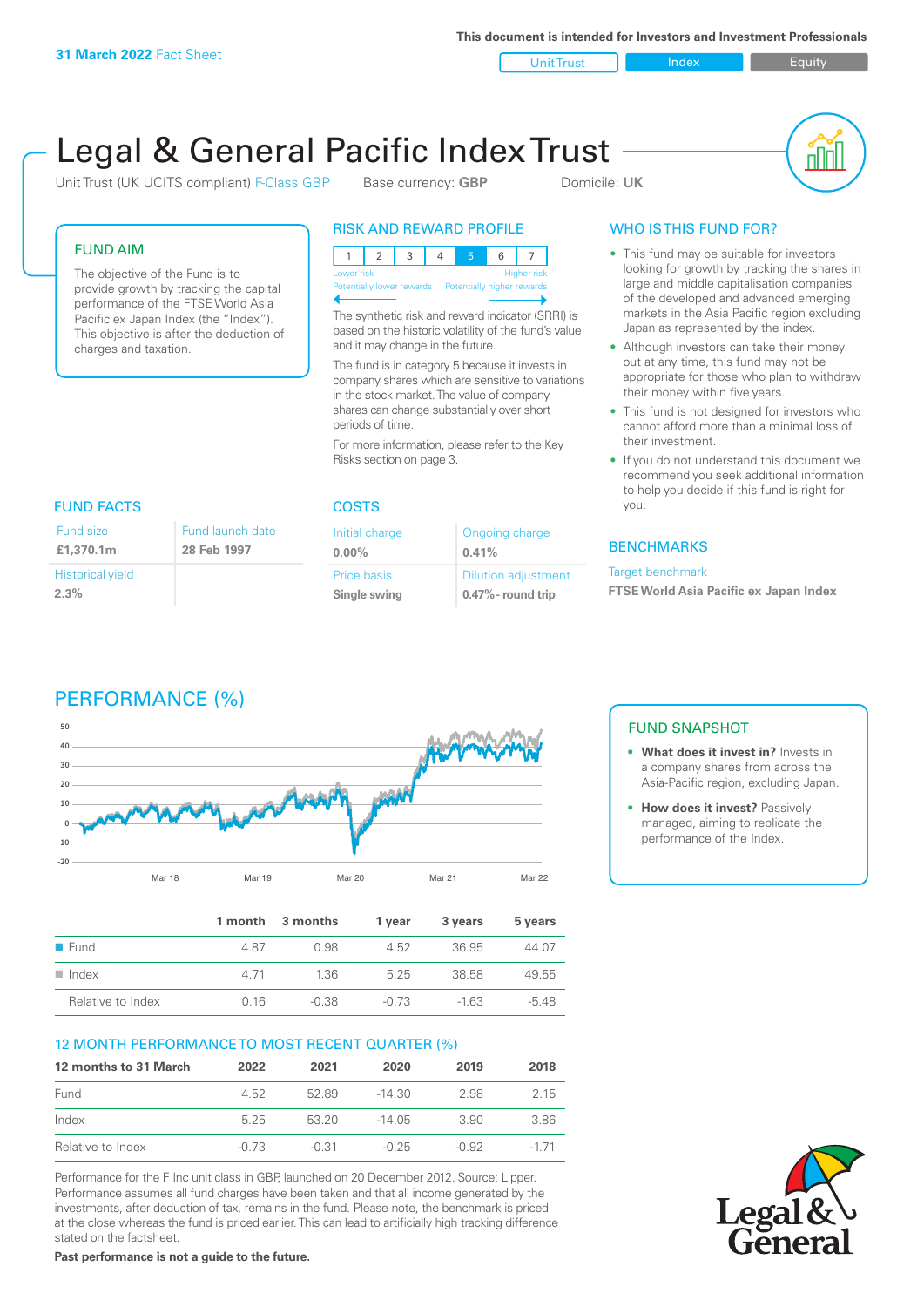# Legal & General Pacific Index Trust

Unit Trust (UK UCITS compliant) F-Class GBP

## PORTFOLIO BREAKDOWN

All data sources are a combination of LGIM and the Fund Accountant unless otherwise stated. Totals may not sum to due to rounding. In order to minimise transaction costs, the Fund will not always own all the assets that constitute the index and on occasion it will own assets that are not in the index. The number of fund holdings can also differ from the index due to corporate events and proxy holdings.



#### SECTOR (%)

| ■ Technology               | 28.3 |
|----------------------------|------|
| $\blacksquare$ Financials  | 24.2 |
| ■ Basic Materials          | 10.6 |
| $\blacksquare$ Industrials | 8.4  |
| ■ Consumer Discretionary   | 7.6  |
| ■ Real Estate              | 5.5  |
| ■ Health Care              | 4.7  |
| Consumer Staples           | 3.7  |
| ■ Energy                   | 2.6  |
| Telecommunications         | 2.3  |
| Utilities                  | 22   |
|                            |      |

#### COUNTRY (%)

|   | Australia   | 30.8 |  |
|---|-------------|------|--|
|   | Taiwan      | 25.7 |  |
|   | Korea       | 19.9 |  |
|   | Hong Kong   | 11.3 |  |
| G | Singapore   | 4.9  |  |
|   | Thailand    | 3.6  |  |
|   | Malaysia    | 2.6  |  |
|   | New Zealand | 12   |  |
|   |             |      |  |



#### MARKET CAPITALISATION (%) TOP 10 HOLDINGS (%)

| ■ Large            | 89.5 |
|--------------------|------|
| $\blacksquare$ Mid | 10.5 |

■ Top 10 holdings 33.0% ■ Rest of portfolio 67.0% No. of holdings in fund 661 No. of holdings in index 622

| Taiwan Semiconductor Manufacturing Co 10.5 |     |  |
|--------------------------------------------|-----|--|
| Samsung Electronics Co                     | 5.6 |  |
| <b>BHP</b> Group                           | 41  |  |
| Commonwealth Bank of Australia             | 2.8 |  |
| Aia Group                                  | 27  |  |
| CSL                                        | 20  |  |
| National Australia Bank                    | 16  |  |
| Westpac Banking                            | 1.3 |  |
| Hong Kong Exchanges & Clearing             | 1.3 |  |
| Australia & New Zealand Banking Group      | 12  |  |



The Index Fund Management team comprises 25 fund managers, supported by two analysts. Management oversight is provided by the Global Head of Index Funds. The team has average industry experience of 15 years, of which seven years has been at LGIM, and is focused on achieving the equally important objectives of close tracking and maximising returns.